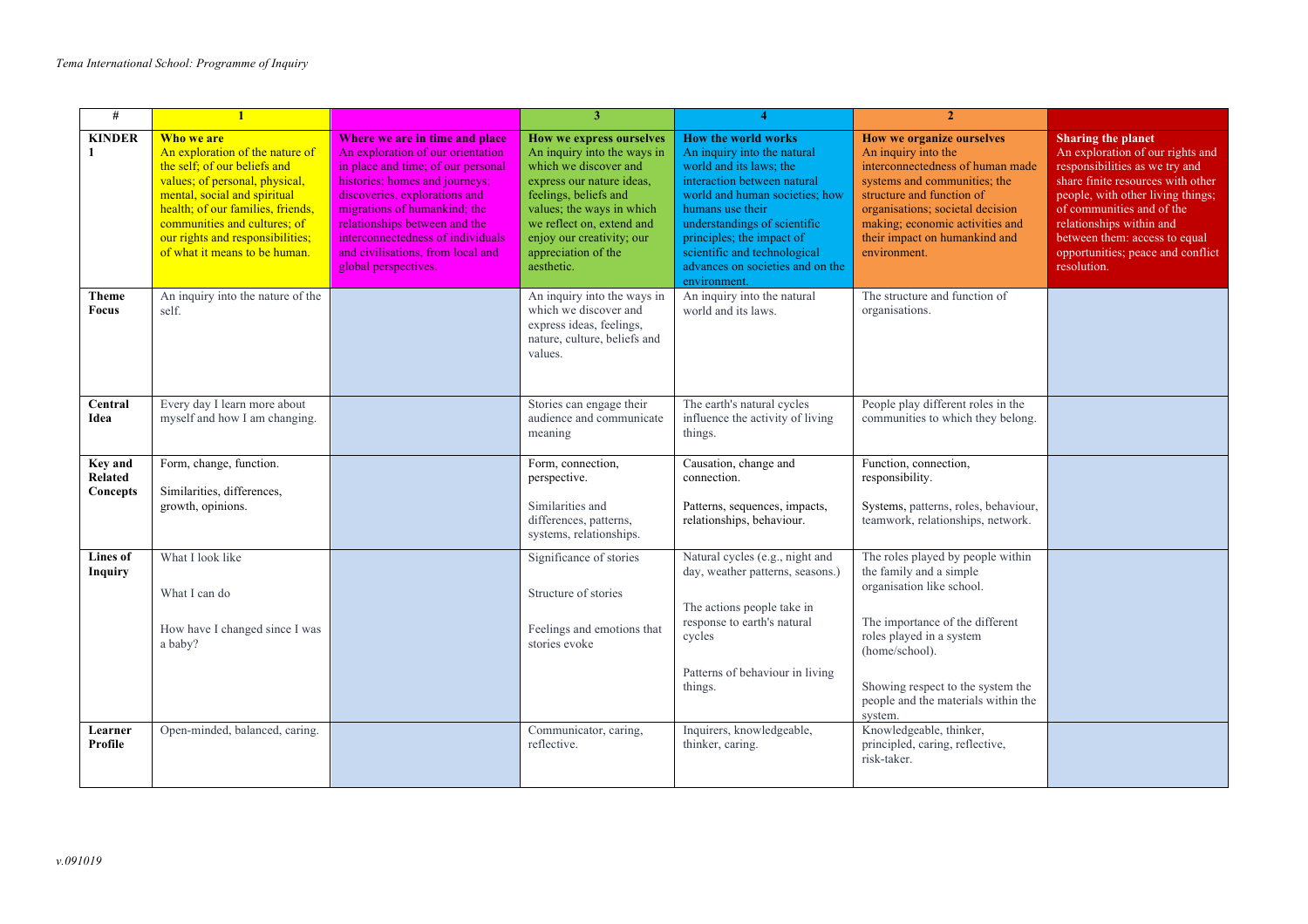| #                              |                                                                                                                                                                                                                                                                                              |                                                                                                                                                                                                                                                                                                                                                 | $\boldsymbol{\Lambda}$                                                                                                                                                                                                                                       |                                                                                                                                                                                                                                                                                                                            |                                                                                                                                                                                                                                                                           | $\overline{2}$                                                                                                                                                                                                                                                                                                          |
|--------------------------------|----------------------------------------------------------------------------------------------------------------------------------------------------------------------------------------------------------------------------------------------------------------------------------------------|-------------------------------------------------------------------------------------------------------------------------------------------------------------------------------------------------------------------------------------------------------------------------------------------------------------------------------------------------|--------------------------------------------------------------------------------------------------------------------------------------------------------------------------------------------------------------------------------------------------------------|----------------------------------------------------------------------------------------------------------------------------------------------------------------------------------------------------------------------------------------------------------------------------------------------------------------------------|---------------------------------------------------------------------------------------------------------------------------------------------------------------------------------------------------------------------------------------------------------------------------|-------------------------------------------------------------------------------------------------------------------------------------------------------------------------------------------------------------------------------------------------------------------------------------------------------------------------|
| <b>KINDER</b><br>$\mathbf{2}$  | Who we are<br>An exploration of the nature<br>of the self; of our beliefs and<br>values; of personal, physical,<br>mental, social and spiritual<br>health; of our families,<br>friends, communities and<br>cultures; of our rights and<br>responsibilities; of what it<br>means to be human. | Where we are in time and place<br>An exploration of our orientation<br>in place and time; of our personal<br>histories; homes and journeys;<br>discoveries, explorations and<br>migrations of humankind; the<br>relationships between and the<br>interconnectedness of individuals<br>and civilisations, from local and<br>global perspectives. | How we express ourselves<br>An inquiry into the ways in which<br>we discover and express our<br>nature ideas, feelings, beliefs and<br>values; the ways in which we<br>reflect on, extend and enjoy our<br>creativity; our appreciation of the<br>aesthetic. | <b>How the world works</b><br>An inquiry into the natural<br>world and its laws; the<br>interaction between natural<br>world and human societies;<br>how humans use their<br>understandings of scientific<br>principles; the impact of<br>scientific and technological<br>advances on societies and on<br>the environment. | How we organize ourselves<br>An inquiry into the<br>interconnectedness of human<br>made systems and communities;<br>the structure and function of<br>organisations; societal decision<br>making; economic activities and<br>their impact on humankind and<br>environment. | <b>Sharing the planet</b><br>An exploration of our rights<br>and responsibilities as we try<br>and share finite resources<br>with other people, with other<br>living things; of communities<br>and of the relationships<br>within and between them:<br>access to equal opportunities;<br>peace and conflict resolution. |
| <b>Theme</b><br><b>Focus</b>   | Human relationships,<br>including families, friends,<br>communities and cultures.                                                                                                                                                                                                            |                                                                                                                                                                                                                                                                                                                                                 | The ways in which we reflect on,<br>extend and enjoy our creativity.                                                                                                                                                                                         | How humans use their<br>understanding of scientific<br>principles.                                                                                                                                                                                                                                                         |                                                                                                                                                                                                                                                                           | An inquiry into rights and<br>responsibilities in the<br>struggle to share finite<br>resources with other people<br>and with other living things.                                                                                                                                                                       |
| <b>Central Idea</b>            | Friendships enrich our lives<br>and require nurturing to<br>develop.                                                                                                                                                                                                                         |                                                                                                                                                                                                                                                                                                                                                 | We play to express our feelings<br>and ideas in order to come to new<br>understandings                                                                                                                                                                       | Materials have different<br>properties and are used for<br>different purposes.                                                                                                                                                                                                                                             |                                                                                                                                                                                                                                                                           | Plants are a life-sustaining<br>resource for us and for other<br>living things                                                                                                                                                                                                                                          |
| Key and<br>Related<br>Concepts | Connection, Perspective and<br>responsibility.<br>Networking, interdependence<br>within a class setting,<br>friendship, opinions, truth,<br>beliefs, personal responses.                                                                                                                     |                                                                                                                                                                                                                                                                                                                                                 | Perspective, form, change.<br>Properties, structure, similarities,<br>differences, patterns,<br>transformation, acceptance, fair<br>play, creativity, imagination,<br>opinion, fair-play, originality,<br>sensitivity.                                       | Function, change, form.<br>Properties, structure,<br>similarities, differences,<br>behaviour, patterns,<br>transformation.                                                                                                                                                                                                 |                                                                                                                                                                                                                                                                           | Form, connection,<br>responsibility.<br>Interdependence,<br>sustainability.                                                                                                                                                                                                                                             |
| Lines of<br>Inquiry            | How friends are made and<br>kept.<br>Why friends are needed.<br>Characteristics that develop<br>healthy friendships.                                                                                                                                                                         |                                                                                                                                                                                                                                                                                                                                                 | Different types of games and ways<br>in which people play.<br>Impact of play and the games on<br>us.<br>Creating and sharing different<br>games and play.                                                                                                    | Behaviour and uses of<br>materials.<br>Changing properties of<br>materials.<br>Manipulation of materials<br>for specific purposes.                                                                                                                                                                                         |                                                                                                                                                                                                                                                                           | The structure of a plant.<br>What plants provide for us<br>and for other living things.<br>Caring for plan life.                                                                                                                                                                                                        |
| Learner<br>Profile             | Communicator, caring,<br>reflective, risk-taker.                                                                                                                                                                                                                                             |                                                                                                                                                                                                                                                                                                                                                 | Reflective, caring, communicator.                                                                                                                                                                                                                            | Inquirer, knowledgeable,<br>thinker.                                                                                                                                                                                                                                                                                       |                                                                                                                                                                                                                                                                           | Caring, principled,<br>open-minded.                                                                                                                                                                                                                                                                                     |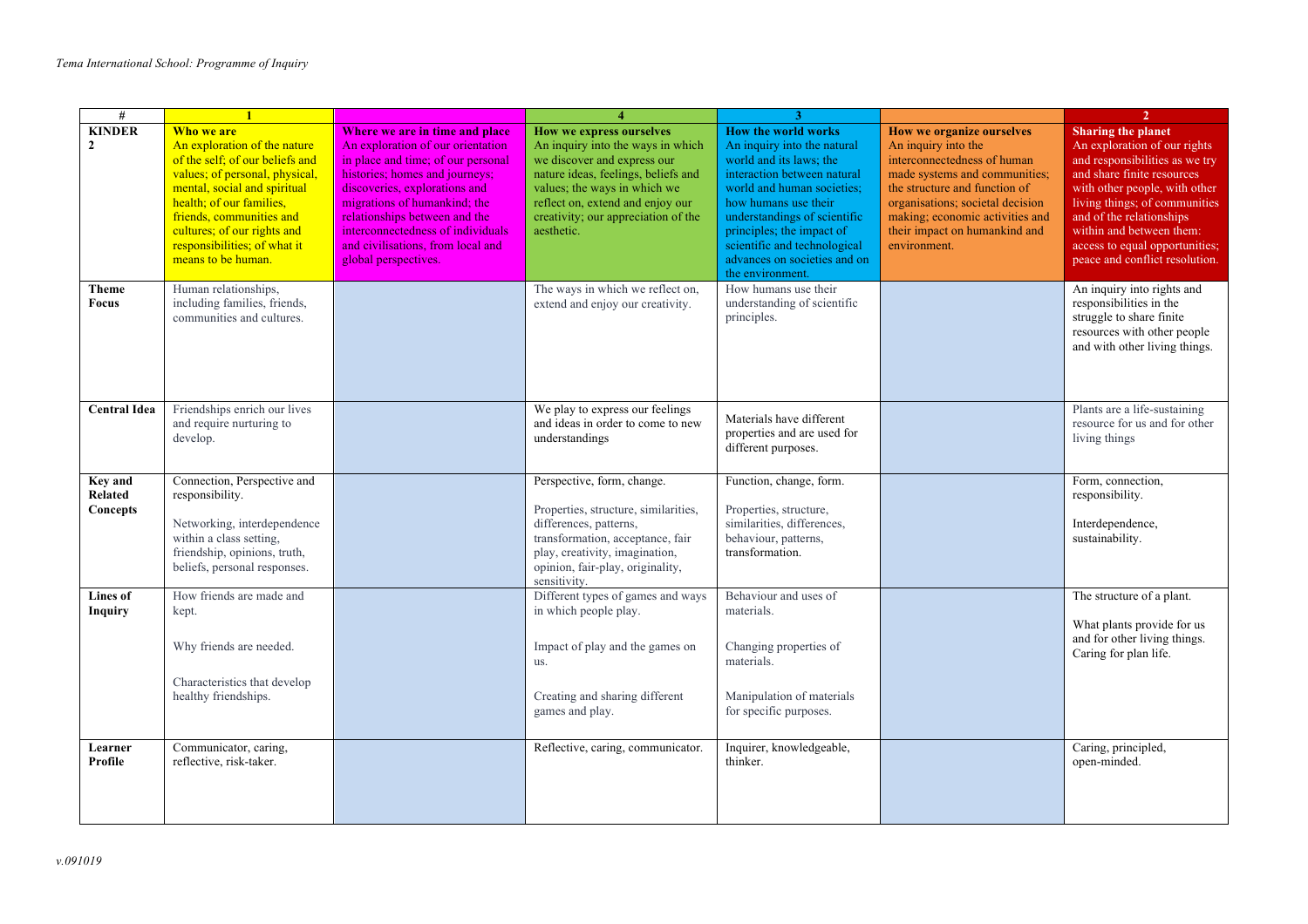| #                                     |                                                                                                                                                                                                                                                                                              |                                                                                                                                                                                                                                                                                                                                                 |                                                                                                                                                                                                                                                              |                                                                                                                                                                                                                                                                                                                            | 3                                                                                                                                                                                                                                                                                | $\overline{4}$                                                                                                                                                                                                                                                                                                          |
|---------------------------------------|----------------------------------------------------------------------------------------------------------------------------------------------------------------------------------------------------------------------------------------------------------------------------------------------|-------------------------------------------------------------------------------------------------------------------------------------------------------------------------------------------------------------------------------------------------------------------------------------------------------------------------------------------------|--------------------------------------------------------------------------------------------------------------------------------------------------------------------------------------------------------------------------------------------------------------|----------------------------------------------------------------------------------------------------------------------------------------------------------------------------------------------------------------------------------------------------------------------------------------------------------------------------|----------------------------------------------------------------------------------------------------------------------------------------------------------------------------------------------------------------------------------------------------------------------------------|-------------------------------------------------------------------------------------------------------------------------------------------------------------------------------------------------------------------------------------------------------------------------------------------------------------------------|
| <b>KINDER</b><br>3                    | Who we are<br>An exploration of the nature<br>of the self; of our beliefs and<br>values; of personal, physical,<br>mental, social and spiritual<br>health; of our families,<br>friends, communities and<br>cultures; of our rights and<br>responsibilities; of what it<br>means to be human. | Where we are in time and place<br>An exploration of our orientation<br>in place and time; of our personal<br>histories; homes and journeys;<br>discoveries, explorations and<br>migrations of humankind; the<br>relationships between and the<br>interconnectedness of individuals<br>and civilisations, from local and<br>global perspectives. | How we express ourselves<br>An inquiry into the ways in which<br>we discover and express our<br>nature ideas, feelings, beliefs and<br>values; the ways in which we<br>reflect on, extend and enjoy our<br>creativity; our appreciation of the<br>aesthetic. | <b>How the world works</b><br>An inquiry into the natural<br>world and its laws; the<br>interaction between natural<br>world and human societies:<br>how humans use their<br>understandings of scientific<br>principles; the impact of<br>scientific and technological<br>advances on societies and on<br>the environment. | <b>How we organize ourselves</b><br>An inquiry into the<br>interconnectedness of human<br>made systems and communities;<br>the structure and function of<br>organisations; societal decision<br>making; economic activities and<br>their impact on humankind and<br>environment. | <b>Sharing the planet</b><br>An exploration of our rights<br>and responsibilities as we try<br>and share finite resources<br>with other people, with other<br>living things; of communities<br>and of the relationships<br>within and between them:<br>access to equal opportunities;<br>peace and conflict resolution. |
| <b>Theme</b><br><b>Focus</b>          | Personal, physical, mental,<br>social and spiritual health.                                                                                                                                                                                                                                  |                                                                                                                                                                                                                                                                                                                                                 | An inquiry into the ways in which<br>we discover and express ideas,<br>feelings, nature, culture, beliefs<br>and values.                                                                                                                                     |                                                                                                                                                                                                                                                                                                                            | An inquiry into the<br>interconnectedness of human-<br>made systems and communities.                                                                                                                                                                                             | An inquiry into rights and<br>responsibilities in the<br>struggle to share finite<br>resources with other people<br>and with other living things.                                                                                                                                                                       |
| <b>Central Idea</b>                   | The human being uses senses<br>to explore the world around<br>them.                                                                                                                                                                                                                          |                                                                                                                                                                                                                                                                                                                                                 | Celebrations and traditions are<br>expressions of shared beliefs and<br>values.                                                                                                                                                                              |                                                                                                                                                                                                                                                                                                                            | Transportation connects people<br>locally and globally.                                                                                                                                                                                                                          | Water is a vital resource for<br>the world we live in.                                                                                                                                                                                                                                                                  |
| <b>Kev</b> and<br>Related<br>Concepts | Form, Function and<br>responsibility.<br>Structure, Similarities and<br>patterns, role communication<br>and behaviour, initiative,<br>rights and values.                                                                                                                                     |                                                                                                                                                                                                                                                                                                                                                 | Form, connection, perspective.<br>Similarities, differences, patterns,<br>connectedness, beliefs, opinions,<br>respect, ownership.                                                                                                                           |                                                                                                                                                                                                                                                                                                                            | Form, function, connection                                                                                                                                                                                                                                                       | Function, causation and<br>responsibility.                                                                                                                                                                                                                                                                              |
| Lines of<br><b>Inquiry</b>            | Our sense organs.<br>Senses help us to describe<br>observable properties of<br>objects.                                                                                                                                                                                                      |                                                                                                                                                                                                                                                                                                                                                 | Reasons why people celebrate.<br>Features of traditions and<br>celebrations.                                                                                                                                                                                 |                                                                                                                                                                                                                                                                                                                            | How to travel to different<br>destinations.<br>Why people use different forms<br>of transport                                                                                                                                                                                    | The various uses of water<br>and air.<br>Sources of water and air.                                                                                                                                                                                                                                                      |
|                                       | Caring for our sense organs.                                                                                                                                                                                                                                                                 |                                                                                                                                                                                                                                                                                                                                                 | Symbolic representations of<br>celebrations and traditions.<br>Different meanings people assign<br>to celebrations and traditions.                                                                                                                           |                                                                                                                                                                                                                                                                                                                            | Relationship between<br>transportation systems and the<br>environment.                                                                                                                                                                                                           | Conservation of our natural<br>resources.                                                                                                                                                                                                                                                                               |
| Learner<br>Profile                    | Knowledgeable, caring,<br>inquirer, communicator.                                                                                                                                                                                                                                            |                                                                                                                                                                                                                                                                                                                                                 | Open-minded.                                                                                                                                                                                                                                                 |                                                                                                                                                                                                                                                                                                                            | Thinker, communicator.                                                                                                                                                                                                                                                           | Principled, caring, reflective.                                                                                                                                                                                                                                                                                         |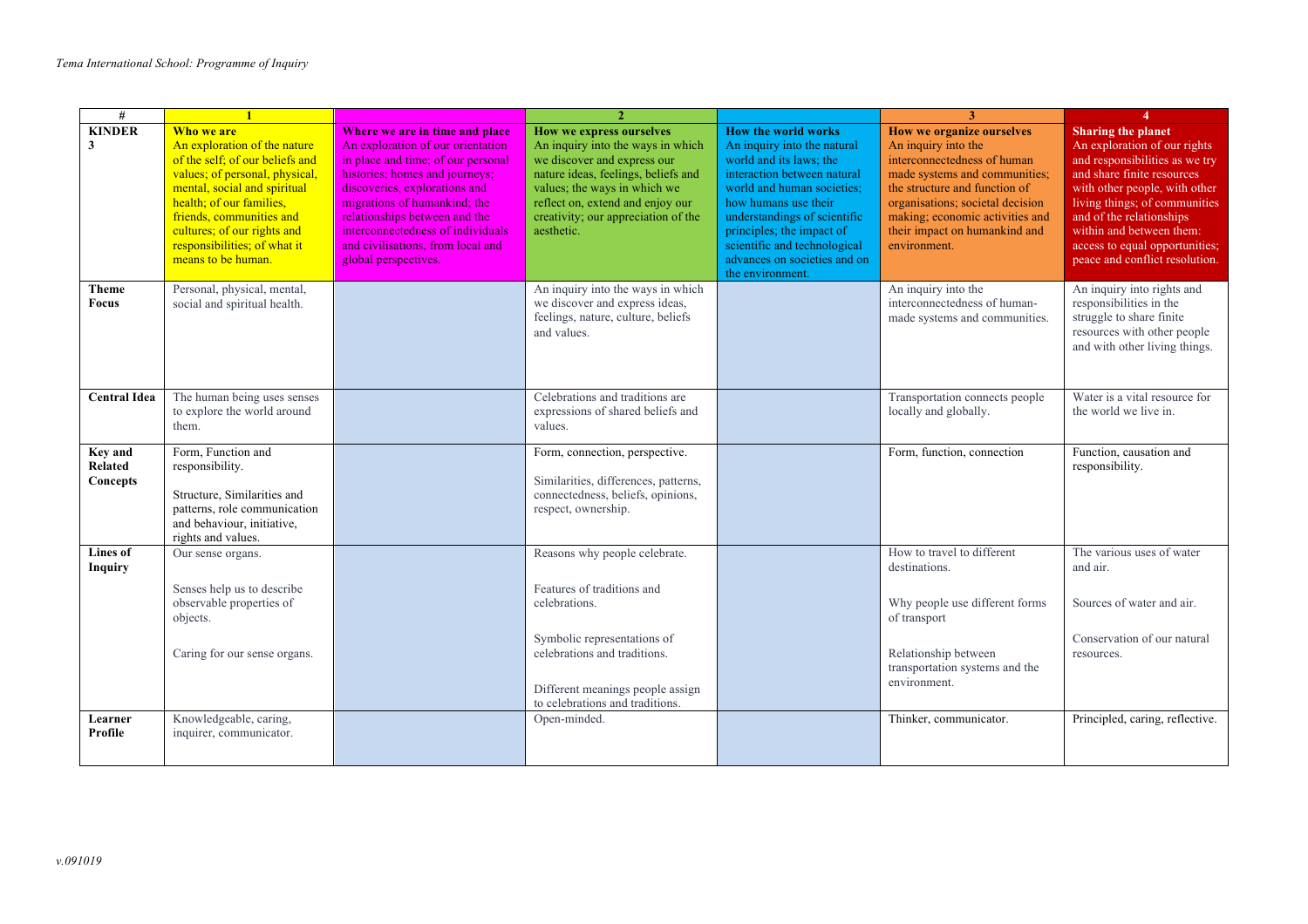| #                                      | 3 <sup>1</sup>                                                                                                                                                                                                                                                                               |                                                                                                                                                                                                                                                                                                                                                 | 6                                                                                                                                                                                                                                                                   |                                                                                                                                                                                                                                                                                                                            | $\overline{5}$                                                                                                                                                                                                                                                                   |                                                                                                                                                                                                                                                                                                                         |
|----------------------------------------|----------------------------------------------------------------------------------------------------------------------------------------------------------------------------------------------------------------------------------------------------------------------------------------------|-------------------------------------------------------------------------------------------------------------------------------------------------------------------------------------------------------------------------------------------------------------------------------------------------------------------------------------------------|---------------------------------------------------------------------------------------------------------------------------------------------------------------------------------------------------------------------------------------------------------------------|----------------------------------------------------------------------------------------------------------------------------------------------------------------------------------------------------------------------------------------------------------------------------------------------------------------------------|----------------------------------------------------------------------------------------------------------------------------------------------------------------------------------------------------------------------------------------------------------------------------------|-------------------------------------------------------------------------------------------------------------------------------------------------------------------------------------------------------------------------------------------------------------------------------------------------------------------------|
| <b>GRADE 1</b>                         | Who we are<br>An exploration of the nature<br>of the self; of our beliefs and<br>values; of personal, physical,<br>mental, social and spiritual<br>health; of our families,<br>friends, communities and<br>cultures; of our rights and<br>responsibilities; of what it<br>means to be human. | Where we are in time and place<br>An exploration of our orientation<br>in place and time; of our personal<br>histories; homes and journeys;<br>discoveries, explorations and<br>migrations of humankind; the<br>relationships between and the<br>interconnectedness of individuals<br>and civilisations, from local and<br>global perspectives. | <b>How we express ourselves</b><br>An inquiry into the ways in which<br>we discover and express our<br>nature ideas, feelings, beliefs and<br>values; the ways in which we<br>reflect on, extend and enjoy our<br>creativity; our appreciation of the<br>aesthetic. | <b>How the world works</b><br>An inquiry into the natural<br>world and its laws; the<br>interaction between natural<br>world and human societies:<br>how humans use their<br>understandings of scientific<br>principles; the impact of<br>scientific and technological<br>advances on societies and on<br>the environment. | <b>How we organize ourselves</b><br>An inquiry into the<br>interconnectedness of human<br>made systems and communities;<br>the structure and function of<br>organisations; societal decision<br>making; economic activities and<br>their impact on humankind and<br>environment. | <b>Sharing the planet</b><br>An exploration of our rights<br>and responsibilities as we try<br>and share finite resources<br>with other people, with other<br>living things; of communities<br>and of the relationships<br>within and between them:<br>access to equal opportunities;<br>peace and conflict resolution. |
| <b>Theme focus</b>                     | Personal, physical, mental,<br>social and spiritual health.                                                                                                                                                                                                                                  | Homes and journeys.                                                                                                                                                                                                                                                                                                                             | Our appreciation of the aesthetic.                                                                                                                                                                                                                                  | An inquiry into the natural<br>world and its laws.                                                                                                                                                                                                                                                                         | Economic activities and their<br>impact on humankind and the<br>environment.                                                                                                                                                                                                     | Communities and the<br>relationships within and<br>between them.                                                                                                                                                                                                                                                        |
| <b>Central Idea</b>                    | Increasing awareness of our<br>personal abilities and interest<br>allows our self-identity to<br>develop.                                                                                                                                                                                    | Environment, cultural influences<br>and local needs determine the<br>design of people's home.                                                                                                                                                                                                                                                   | Images communicate ideas and<br>information                                                                                                                                                                                                                         | Energy may be<br>transformed and used to<br>support human progress.                                                                                                                                                                                                                                                        | Many products go through a<br>process of change before they are<br>used or consumed.                                                                                                                                                                                             | All living things depend on<br>each other in various ways.                                                                                                                                                                                                                                                              |
| Key and<br><b>Related</b><br>Concepts. | Form, change, perspective.<br>Prejudice, identity, behaviour.                                                                                                                                                                                                                                | Form, connection, perspective.<br>Structure, interdependence, needs,<br>culture.                                                                                                                                                                                                                                                                | Function, connection, perspective.<br>Communication, opinion.                                                                                                                                                                                                       | Form, change, function.<br>Conservation,<br>transformation.                                                                                                                                                                                                                                                                | Causation, change, connection<br>Interdependence, cycle.                                                                                                                                                                                                                         | Form, connection,<br>responsibility.<br>living things-characteristics,<br>needs, relationship identity,<br>care, sustainability.                                                                                                                                                                                        |
| Lines of<br>inquiry                    | Recognising similarities and<br>differences between ourselves<br>and others.<br>Personal abilities and<br>interests.<br>Physical, social, emotional<br>characteristics.                                                                                                                      | How homes reflect local culture.<br>Factors that determine where<br>people live.<br>Homes around the world.<br>Materials used to build homes.                                                                                                                                                                                                   | Uses of static and moving images<br>in different media.<br>How design elements of images<br>support communication.<br>How we interpret and respond to<br>images.                                                                                                    | Forms of energy (light, heat<br>and sound).<br>Transformation of energy.<br>Importance of energy.                                                                                                                                                                                                                          | Origin of product.<br>Changes a product go through.<br>Distribution of product.                                                                                                                                                                                                  | What living things have in<br>common.<br>Various ways living things<br>are connected.<br>What impacts living things?                                                                                                                                                                                                    |
| Learner<br>Profile                     | Principled, open-minded,<br>balanced.                                                                                                                                                                                                                                                        | Inquirer, open-minded, thinker.                                                                                                                                                                                                                                                                                                                 | Communicator, reflective.                                                                                                                                                                                                                                           | Inquirer, knowledgeable,                                                                                                                                                                                                                                                                                                   | Thinker, principled.                                                                                                                                                                                                                                                             | Thinker, caring.                                                                                                                                                                                                                                                                                                        |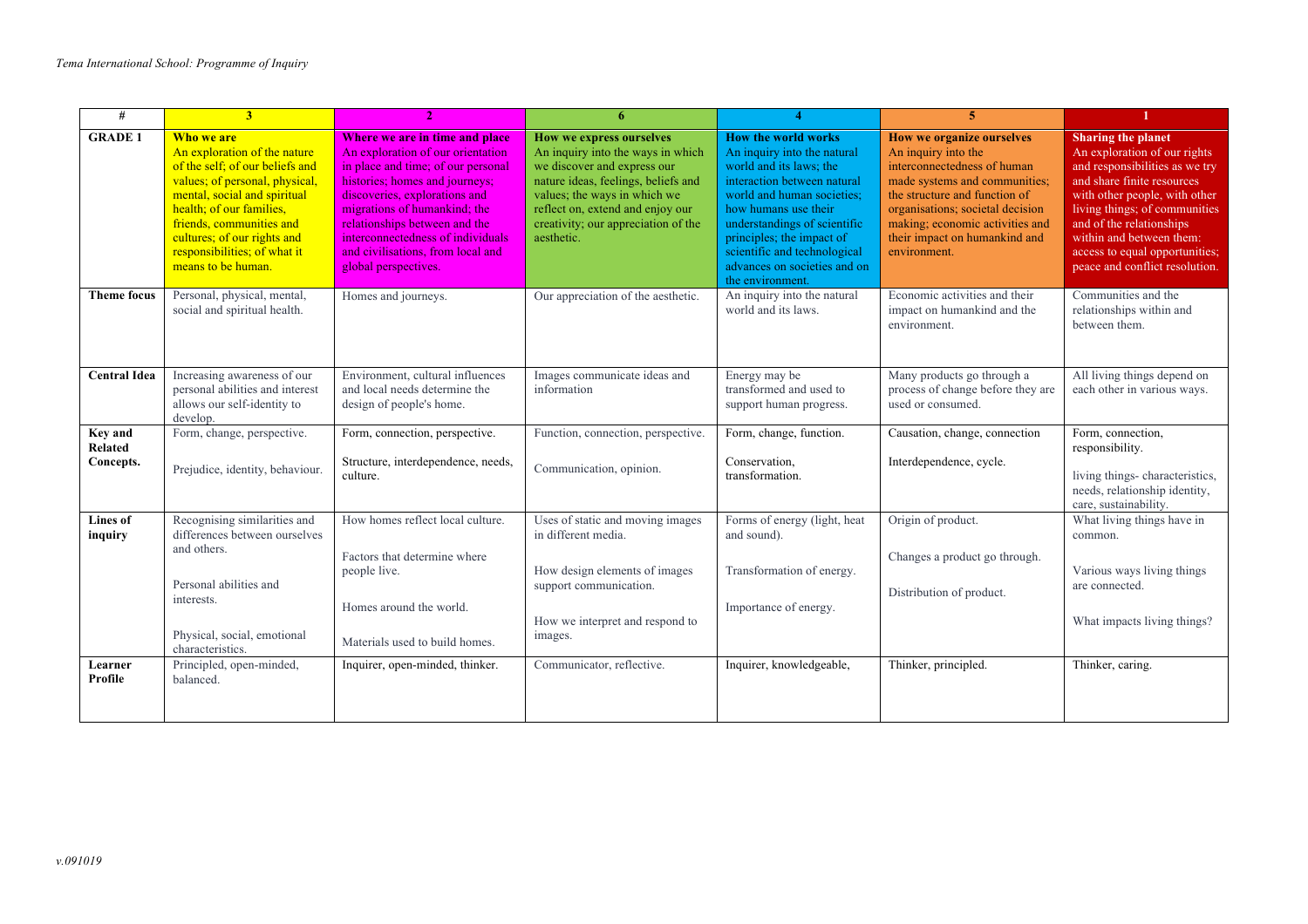| #                                     | $\overline{3}$                                                                                                                                                                                                                                                                               |                                                                                                                                                                                                                                                                                                                                                 | $\mathcal{D}$                                                                                                                                                                                                                                                | 5.                                                                                                                                                                                                                                                                                                                         | $\boldsymbol{\Lambda}$                                                                                                                                                                                                                                                    |                                                                                                                                                                                                                                                                                                                         |
|---------------------------------------|----------------------------------------------------------------------------------------------------------------------------------------------------------------------------------------------------------------------------------------------------------------------------------------------|-------------------------------------------------------------------------------------------------------------------------------------------------------------------------------------------------------------------------------------------------------------------------------------------------------------------------------------------------|--------------------------------------------------------------------------------------------------------------------------------------------------------------------------------------------------------------------------------------------------------------|----------------------------------------------------------------------------------------------------------------------------------------------------------------------------------------------------------------------------------------------------------------------------------------------------------------------------|---------------------------------------------------------------------------------------------------------------------------------------------------------------------------------------------------------------------------------------------------------------------------|-------------------------------------------------------------------------------------------------------------------------------------------------------------------------------------------------------------------------------------------------------------------------------------------------------------------------|
| <b>GRADE 2</b>                        | Who we are<br>An exploration of the nature<br>of the self; of our beliefs and<br>values; of personal, physical,<br>mental, social and spiritual<br>health; of our families,<br>friends, communities and<br>cultures; of our rights and<br>responsibilities; of what it<br>means to be human. | Where we are in time and place<br>An exploration of our orientation<br>in place and time; of our personal<br>histories; homes and journeys;<br>discoveries, explorations and<br>migrations of humankind; the<br>relationships between and the<br>interconnectedness of individuals<br>and civilisations, from local and<br>global perspectives. | How we express ourselves<br>An inquiry into the ways in which<br>we discover and express our<br>nature ideas, feelings, beliefs and<br>values; the ways in which we<br>reflect on, extend and enjoy our<br>creativity; our appreciation of the<br>aesthetic. | <b>How the world works</b><br>An inquiry into the natural<br>world and its laws; the<br>interaction between natural<br>world and human societies:<br>how humans use their<br>understandings of scientific<br>principles; the impact of<br>scientific and technological<br>advances on societies and on<br>the environment. | How we organize ourselves<br>An inquiry into the<br>interconnectedness of human<br>made systems and communities;<br>the structure and function of<br>organisations; societal decision<br>making; economic activities and<br>their impact on humankind and<br>environment. | <b>Sharing the planet</b><br>An exploration of our rights<br>and responsibilities as we try<br>and share finite resources<br>with other people, with other<br>living things; of communities<br>and of the relationships<br>within and between them:<br>access to equal opportunities;<br>peace and conflict resolution. |
| <b>Theme</b><br>Focus                 | Personal, physical, mental,<br>social and spiritual health.                                                                                                                                                                                                                                  | The relationships between, and the<br>interconnectedness of, individuals<br>and civilisations, from local and<br>global perspectives.                                                                                                                                                                                                           | An inquiry into the ways in which<br>we discover and express ideas,<br>feelings, nature, culture, beliefs<br>and values.                                                                                                                                     | How humans use their<br>understanding of scientific<br>principles.                                                                                                                                                                                                                                                         | The structure and function of<br>organisations.                                                                                                                                                                                                                           | An inquiry into rights and<br>responsibilities in the<br>struggle to share finite<br>resources with other people<br>and with other living things.                                                                                                                                                                       |
| <b>Central Idea</b>                   | The choices people make<br>affect their health and<br>wellbeing.                                                                                                                                                                                                                             | A community's response to<br>significant events provides<br>insights into the histories and<br>values of that community.                                                                                                                                                                                                                        | Many factors determine how<br>effective communication is to an<br>audience.                                                                                                                                                                                  | Understanding the properties<br>of matter allows people to<br>make practical applications.                                                                                                                                                                                                                                 | People create organizations to<br>share responsibility towards a<br>common purpose.                                                                                                                                                                                       | People can make choice to<br>support the sustainability of<br>the earth's resources.                                                                                                                                                                                                                                    |
| Key and<br><b>Related</b><br>Concepts | Causation change and<br>responsibility.                                                                                                                                                                                                                                                      | Causation, perspective,<br>responsibility.                                                                                                                                                                                                                                                                                                      | Causation, responsibility,<br>reflection.                                                                                                                                                                                                                    | Form, function, causation.                                                                                                                                                                                                                                                                                                 | Function, connection,<br>responsibility.                                                                                                                                                                                                                                  | Form, causation,<br>responsibility.                                                                                                                                                                                                                                                                                     |
| Lines of<br>inquiry                   | What it means to have a<br>balanced lifestyle.<br>How choices we make affects<br>our health.<br>Different sources of<br>information that help us make<br>choices.                                                                                                                            | The ways in which significant<br>events may be recognized locally<br>and globally.<br>How different significant events<br>have an impact on a community.<br>Different viewpoints over the<br>different significant events.                                                                                                                      | Factors that affect effective<br>communication.<br>Adopting communication to suit<br>different audiences.<br>Different barriers to<br>communication.                                                                                                         | States of matter and how<br>they change.<br>Physical and chemical<br>properties of matter.<br>Practical applications of<br>changes in matter.                                                                                                                                                                              | Purpose of an organisation.<br>Interconnectedness of people in<br>an organisation.<br>Elements that makes an<br>organisation successful.                                                                                                                                  | Earths finite and infinite<br>resources.<br>The impact of people's<br>choices on the environment.<br>Balance between meeting<br>human needs and the use<br>limited resources.                                                                                                                                           |
| Learner<br>Profile                    | Inquirer, thinker, balanced.                                                                                                                                                                                                                                                                 | Communicator, reflective,<br>inquirer.                                                                                                                                                                                                                                                                                                          | Thinker, risk-taker, balanced.                                                                                                                                                                                                                               | Inquirer, knowledgeable.                                                                                                                                                                                                                                                                                                   | Caring, open-minded,<br>communicator.                                                                                                                                                                                                                                     | Caring, principled.                                                                                                                                                                                                                                                                                                     |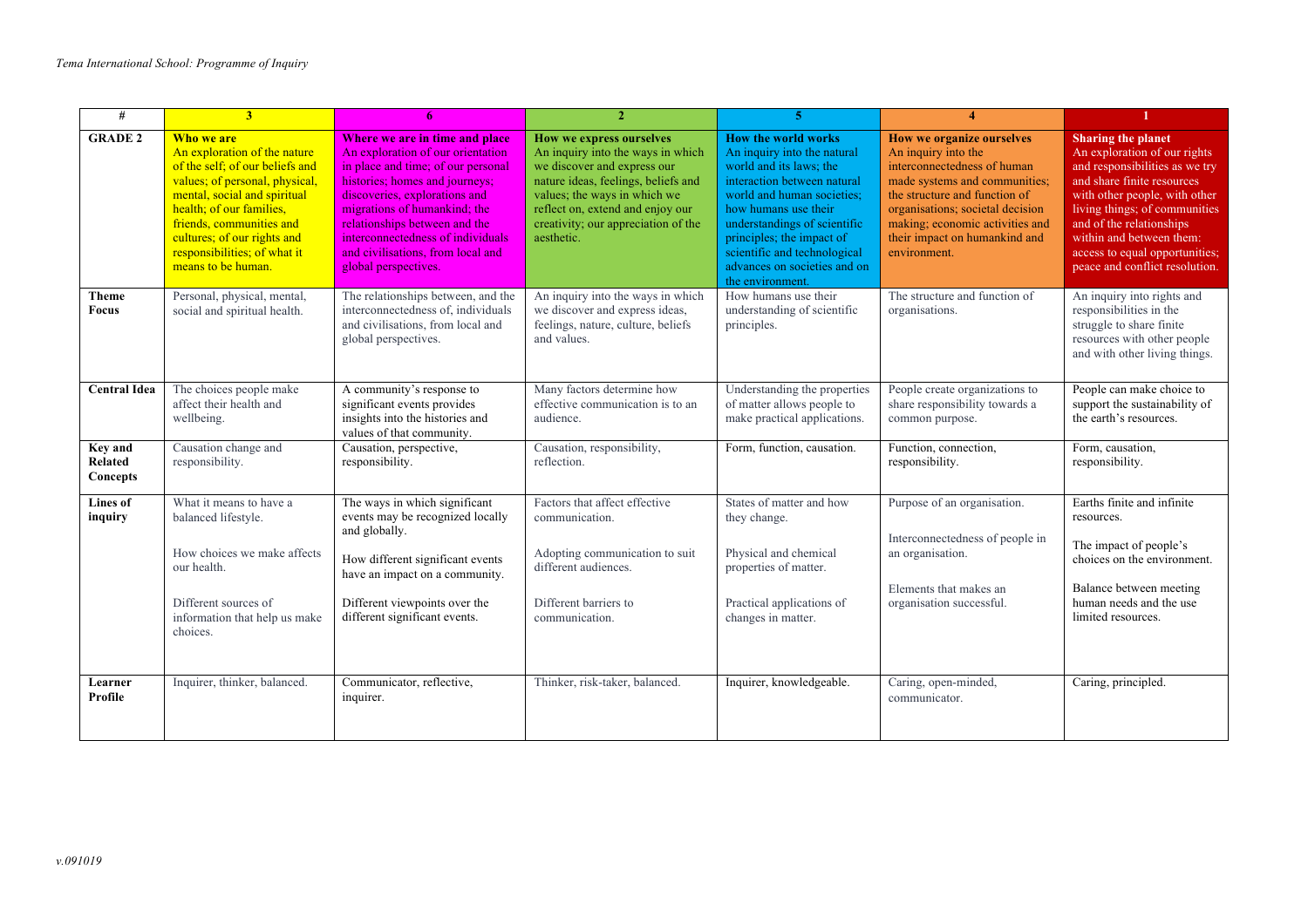| #                                     | $\overline{\mathbf{A}}$                                                                                                                                                                                                                                                                      |                                                                                                                                                                                                                                                                                                                                                 |                                                                                                                                                                                                                                                              | 3                                                                                                                                                                                                                                                                                                                          | 5.                                                                                                                                                                                                                                                                        | 6.                                                                                                                                                                                                                                                                                                                      |
|---------------------------------------|----------------------------------------------------------------------------------------------------------------------------------------------------------------------------------------------------------------------------------------------------------------------------------------------|-------------------------------------------------------------------------------------------------------------------------------------------------------------------------------------------------------------------------------------------------------------------------------------------------------------------------------------------------|--------------------------------------------------------------------------------------------------------------------------------------------------------------------------------------------------------------------------------------------------------------|----------------------------------------------------------------------------------------------------------------------------------------------------------------------------------------------------------------------------------------------------------------------------------------------------------------------------|---------------------------------------------------------------------------------------------------------------------------------------------------------------------------------------------------------------------------------------------------------------------------|-------------------------------------------------------------------------------------------------------------------------------------------------------------------------------------------------------------------------------------------------------------------------------------------------------------------------|
| <b>GRADE</b><br>3                     | Who we are<br>An exploration of the nature<br>of the self; of our beliefs and<br>values; of personal, physical,<br>mental, social and spiritual<br>health; of our families,<br>friends, communities and<br>cultures; of our rights and<br>responsibilities; of what it<br>means to be human. | Where we are in time and place<br>An exploration of our orientation<br>in place and time; of our personal<br>histories; homes and journeys;<br>discoveries, explorations and<br>migrations of humankind; the<br>relationships between and the<br>interconnectedness of individuals<br>and civilisations, from local and<br>global perspectives. | How we express ourselves<br>An inquiry into the ways in which<br>we discover and express our<br>nature ideas, feelings, beliefs and<br>values; the ways in which we<br>reflect on, extend and enjoy our<br>creativity; our appreciation of the<br>aesthetic. | <b>How the world works</b><br>An inquiry into the natural<br>world and its laws: the<br>interaction between natural<br>world and human societies;<br>how humans use their<br>understandings of scientific<br>principles; the impact of<br>scientific and technological<br>advances on societies and on<br>the environment. | How we organize ourselves<br>An inquiry into the<br>interconnectedness of human<br>made systems and communities;<br>the structure and function of<br>organisations; societal decision<br>making; economic activities and<br>their impact on humankind and<br>environment. | <b>Sharing the planet</b><br>An exploration of our rights<br>and responsibilities as we try<br>and share finite resources<br>with other people, with other<br>living things; of communities<br>and of the relationships<br>within and between them:<br>access to equal opportunities;<br>peace and conflict resolution. |
| <b>Theme</b><br><b>Focus</b>          | Personal, physical, mental,<br>social and spiritual health.                                                                                                                                                                                                                                  | The discoveries, explorations and<br>migrations of humankind.                                                                                                                                                                                                                                                                                   | Our appreciation of the aesthetic.                                                                                                                                                                                                                           | How humans use their<br>understanding of scientific<br>principles.                                                                                                                                                                                                                                                         | An inquiry into the<br>interconnectedness of human-<br>made systems and communities.                                                                                                                                                                                      | An inquiry into rights and<br>responsibilities in the<br>struggle to share finite<br>resources with other people<br>and with other living things.                                                                                                                                                                       |
| <b>Central Idea</b>                   | The effective interactions<br>between human body systems<br>contribute to health and<br>survival.                                                                                                                                                                                            | Human migration is a response to<br>challenges risks and opportunities.                                                                                                                                                                                                                                                                         | Through the arts people use<br>different expressions to convey<br>their uniqueness as human beings.                                                                                                                                                          | Scientific inquiry of force<br>and motion has aided in the<br>evolution of simple<br>machines and affects<br>present-day life.                                                                                                                                                                                             | Digital tools change how people<br>access information and connect<br>with each other                                                                                                                                                                                      | When interacting with<br>natural habitats, humans<br>make choices which impact<br>other living things.                                                                                                                                                                                                                  |
| <b>Key and</b><br>Related<br>Concepts | Function, connection and<br>responsibility.<br>Role, systems, networks,<br>interdependence, initiative,<br>rights.                                                                                                                                                                           | Form, causation, connection.<br>Structure, properties, pattern,<br>sequence, interdependence,<br>relationships.                                                                                                                                                                                                                                 | Form, perspective, function.<br>Patterns, structures role,<br>communication, opinion, beliefs<br>subjectivity.                                                                                                                                               | Form, causation, function.<br>Properties, role, systems,<br>impact, consequences.                                                                                                                                                                                                                                          | Function, perspective,<br>responsibility.<br>Communication, systems,<br>subjectivity, opinion, citizenship<br>values rights.                                                                                                                                              | Change, causation,<br>responsibility.<br>Consequences, impact.<br>adaptations, transformation,<br>rights, citizenship, initiative.                                                                                                                                                                                      |
| Lines of<br>inquiry                   | Different systems and their<br>working.<br>Interdependence of systems.<br>Taking care of our bodies.                                                                                                                                                                                         | Reasons people migrate.<br>Effects of migration throughout<br>history.<br>Different forms of migrations.                                                                                                                                                                                                                                        | The diverse ways in which people<br>express themselves.<br>How everyone can express their<br>uniqueness through the arts.<br>The role of art in culture and<br>society.                                                                                      | Understanding forces and<br>motion.<br>Inventions that impact<br>peoples' lives.<br>How understanding of force<br>and motion help inventors.                                                                                                                                                                               | Use and organisation of a digital<br>tool.<br>Evaluating information.<br>Our responsibility in virtual<br>environments.                                                                                                                                                   | Balance between rights and<br>responsibility when<br>interacting with natural<br>habitats.<br>Human impact on natural<br>habitats.<br>How living things adopt to<br>environmental conditions.                                                                                                                           |
| Learner<br>Profile                    | Inquirer, communicator,<br>reflective.                                                                                                                                                                                                                                                       | Inquirer, caring, communicator,<br>balanced.                                                                                                                                                                                                                                                                                                    | Communicator, open-minded,<br>risk-taker.                                                                                                                                                                                                                    | Knowledgeable, thinker and<br>communicator.                                                                                                                                                                                                                                                                                | Thinker, principled,<br>open-minded.                                                                                                                                                                                                                                      | Thinker, principled,<br>reflective, caring.                                                                                                                                                                                                                                                                             |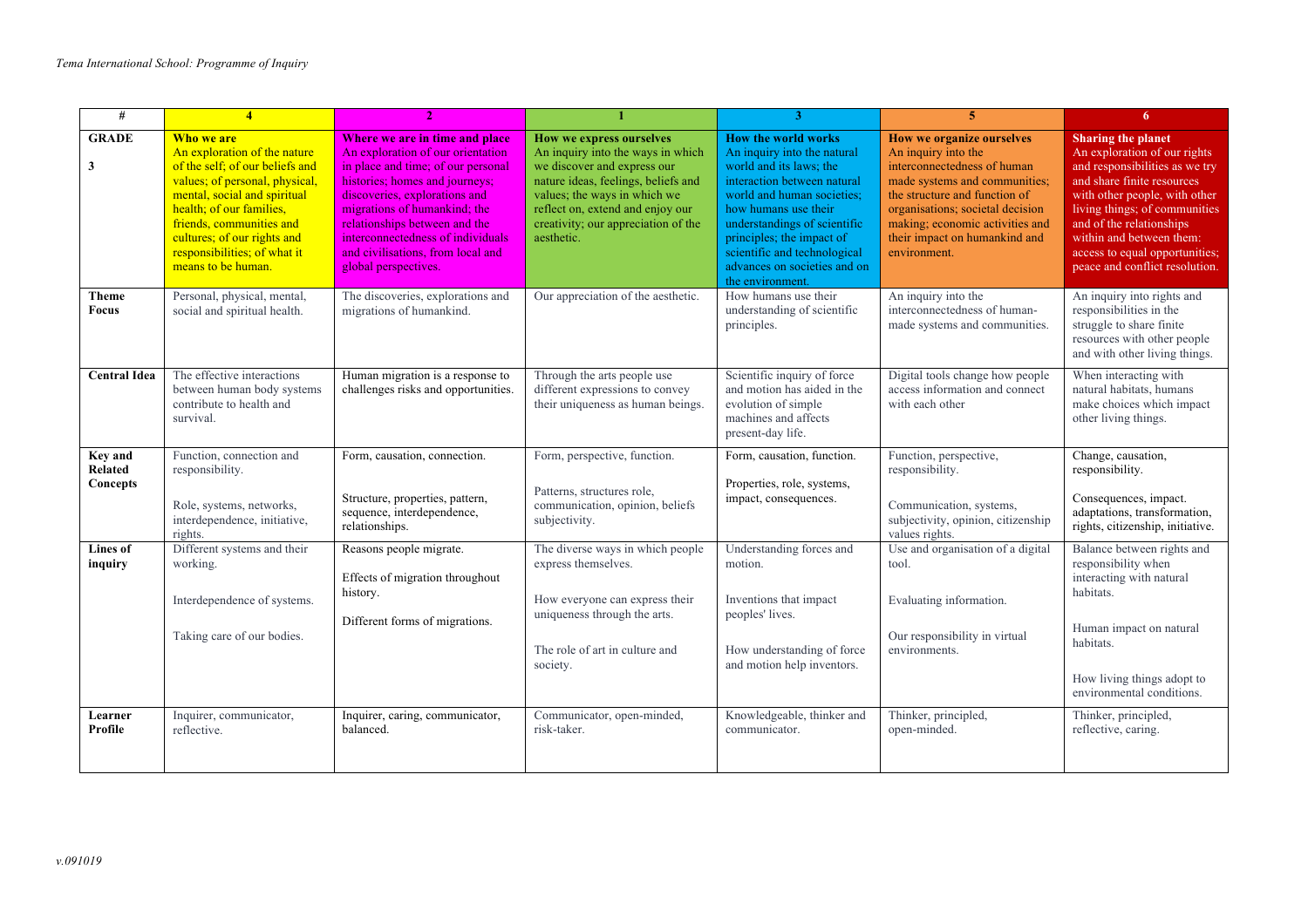| #                                     |                                                                                                                                                                                                                                                                                              |                                                                                                                                                                                                                                                                                                                                                 |                                                                                                                                                                                                                                                              |                                                                                                                                                                                                                                                                                                                            | 5                                                                                                                                                                                                                                                                         | 6.                                                                                                                                                                                                                                                                                                                      |
|---------------------------------------|----------------------------------------------------------------------------------------------------------------------------------------------------------------------------------------------------------------------------------------------------------------------------------------------|-------------------------------------------------------------------------------------------------------------------------------------------------------------------------------------------------------------------------------------------------------------------------------------------------------------------------------------------------|--------------------------------------------------------------------------------------------------------------------------------------------------------------------------------------------------------------------------------------------------------------|----------------------------------------------------------------------------------------------------------------------------------------------------------------------------------------------------------------------------------------------------------------------------------------------------------------------------|---------------------------------------------------------------------------------------------------------------------------------------------------------------------------------------------------------------------------------------------------------------------------|-------------------------------------------------------------------------------------------------------------------------------------------------------------------------------------------------------------------------------------------------------------------------------------------------------------------------|
| <b>GRADE</b>                          | Who we are<br>An exploration of the nature<br>of the self; of our beliefs and<br>values; of personal, physical,<br>mental, social and spiritual<br>health; of our families,<br>friends, communities and<br>cultures; of our rights and<br>responsibilities; of what it<br>means to be human. | Where we are in time and place<br>An exploration of our orientation<br>in place and time; of our personal<br>histories; homes and journeys;<br>discoveries, explorations and<br>migrations of humankind; the<br>relationships between and the<br>interconnectedness of individuals<br>and civilisations, from local and<br>global perspectives. | How we express ourselves<br>An inquiry into the ways in which<br>we discover and express our<br>nature ideas, feelings, beliefs and<br>values; the ways in which we<br>reflect on, extend and enjoy our<br>creativity; our appreciation of the<br>aesthetic. | <b>How the world works</b><br>An inquiry into the natural<br>world and its laws; the<br>interaction between natural<br>world and human societies;<br>how humans use their<br>understandings of scientific<br>principles; the impact of<br>scientific and technological<br>advances on societies and on<br>the environment. | How we organize ourselves<br>An inquiry into the<br>interconnectedness of human<br>made systems and communities;<br>the structure and function of<br>organisations; societal decision<br>making; economic activities and<br>their impact on humankind and<br>environment. | <b>Sharing the planet</b><br>An exploration of our rights<br>and responsibilities as we try<br>and share finite resources<br>with other people, with other<br>living things; of communities<br>and of the relationships<br>within and between them:<br>access to equal opportunities;<br>peace and conflict resolution. |
| Theme<br><b>Focus</b>                 | Beliefs and values.<br>Human relationships,<br>including families, friends,<br>communities and cultures.                                                                                                                                                                                     | The relationships between, and the<br>interconnectedness of individuals<br>and civilizations, from local and<br>global perspectives.                                                                                                                                                                                                            | An inquiry into the ways in which<br>we discover and express ideas,<br>feelings, nature, culture, beliefs<br>and values.                                                                                                                                     | An inquiry into the natural<br>world and its laws.                                                                                                                                                                                                                                                                         | Societal decision making.                                                                                                                                                                                                                                                 | Rights and responsibility in<br>the struggle to share finite<br>resources with other people<br>and other living things.                                                                                                                                                                                                 |
| <b>Central Idea</b>                   | Our beliefs and values<br>influence the way we interact<br>with other people.                                                                                                                                                                                                                | Past civilisations have contributed<br>to and influenced our present-day<br>societies and technologies.                                                                                                                                                                                                                                         | A person's behaviour and<br>appearance can lead to<br>perceptions.                                                                                                                                                                                           | Changes in the Earth and its<br>atmosphere influence the<br>way people live their lives.                                                                                                                                                                                                                                   | Societies govern in many ways<br>which influence the lives of its<br>citizens.                                                                                                                                                                                            | Biodiversity relies on<br>maintaining the<br>interdependent balance of<br>organisms within the system.                                                                                                                                                                                                                  |
| <b>Key and</b><br>Related<br>Concepts | Causation, perspective,<br>connection.<br>Identity, diversity, religion.                                                                                                                                                                                                                     | Form, change, causation.<br>Discovery, progress.                                                                                                                                                                                                                                                                                                | Causation, function, perspective.<br>Impact, pattern, opinion, role.                                                                                                                                                                                         | Change, connection,<br>causation, responsibility.<br>Atmosphere, theory of<br>origin, tectonic plate<br>movement, impact.                                                                                                                                                                                                  | Form, function, responsibility.<br>Structure, system, citizenship,<br>role.                                                                                                                                                                                               | Responsibility, causation,<br>connection.<br>Interdependence, balance.                                                                                                                                                                                                                                                  |
| Lines of<br>inquiry                   | Our own beliefs and values<br>perspective.<br>Other's beliefs and values.<br>How beliefs and values affect<br>the ways we interact with<br>others.                                                                                                                                           | Characteristic features of a<br>civilisation.<br>Connection between past<br>civilizations and present day<br>societies.<br>Implications for the future.                                                                                                                                                                                         | Impact of first impressions.<br>How appearance and behaviour<br>influence our perceptions.<br>Fashion as a form of expression.                                                                                                                               | How different components<br>of the earth are interrelated.<br>Why the earth has changed<br>and is continuing to change.<br>Human response to earth's<br>changes.                                                                                                                                                           | Different government systems.<br>Impact of government on<br>citizens.<br>Rights and responsibilities of<br>citizenship.                                                                                                                                                   | How the components of an<br>ecosystem are interrelated.<br>What makes each ecosystem<br>of the world different from<br>each other?<br>How do my actions impact<br>the environment?                                                                                                                                      |
| Learner<br>Profile                    | Open-minded, balanced.                                                                                                                                                                                                                                                                       | Knowledgeable, reflective.                                                                                                                                                                                                                                                                                                                      | Risk-taker, open-minded.                                                                                                                                                                                                                                     | Inquirer, knowledgeable.                                                                                                                                                                                                                                                                                                   | Knowledgeable, principled,<br>risk-taker.                                                                                                                                                                                                                                 | Reflective, principled.                                                                                                                                                                                                                                                                                                 |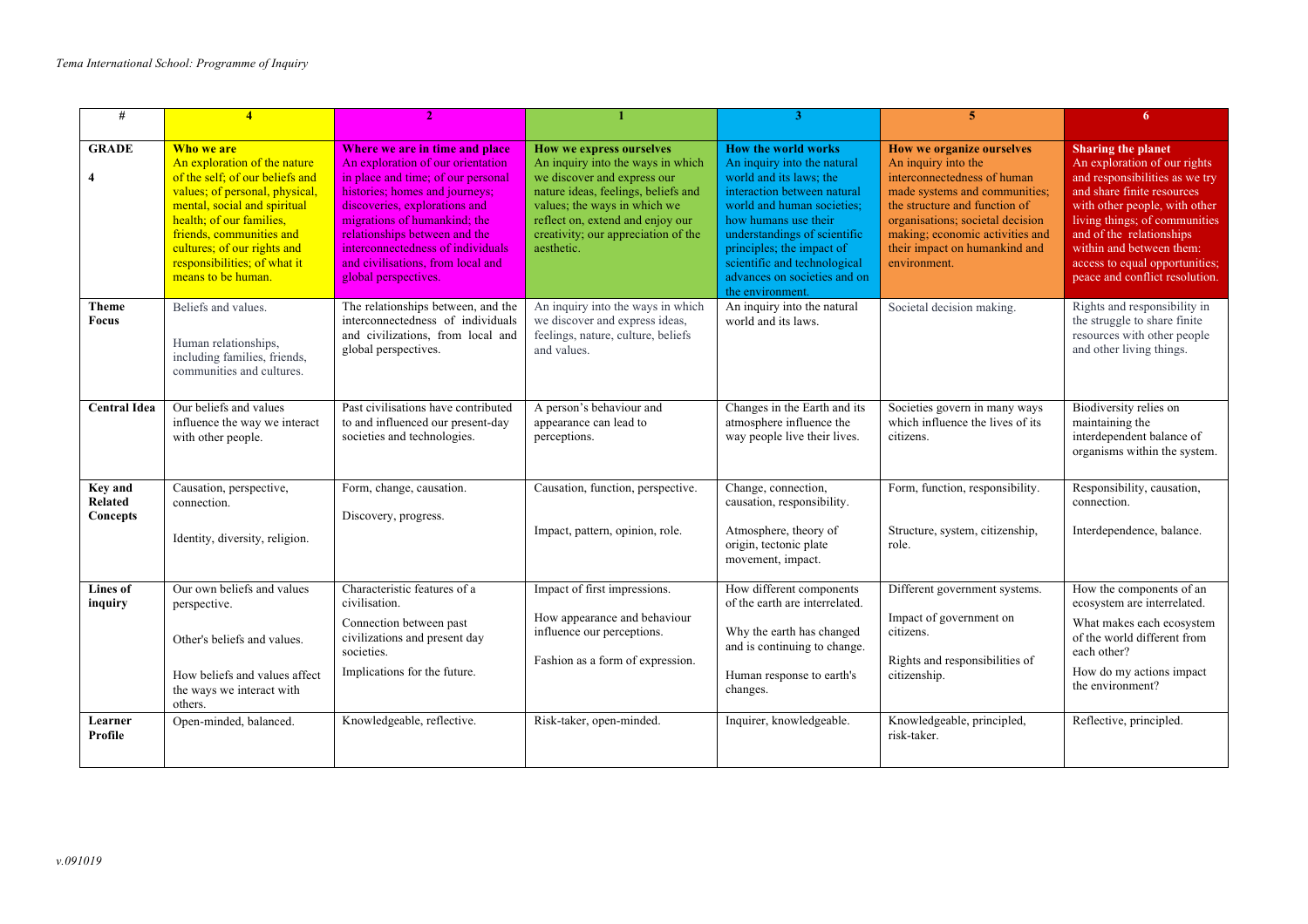| #                              | $\overline{4}$                                                                                                                                                                                                                                                                               |                                                                                                                                                                                                                                                                                                                                                 |                                                                                                                                                                                                                                                              | 3                                                                                                                                                                                                                                                                                                                          | 5                                                                                                                                                                                                                                                                         | 6                                                                                                                                                                                                                                                                                                                       |
|--------------------------------|----------------------------------------------------------------------------------------------------------------------------------------------------------------------------------------------------------------------------------------------------------------------------------------------|-------------------------------------------------------------------------------------------------------------------------------------------------------------------------------------------------------------------------------------------------------------------------------------------------------------------------------------------------|--------------------------------------------------------------------------------------------------------------------------------------------------------------------------------------------------------------------------------------------------------------|----------------------------------------------------------------------------------------------------------------------------------------------------------------------------------------------------------------------------------------------------------------------------------------------------------------------------|---------------------------------------------------------------------------------------------------------------------------------------------------------------------------------------------------------------------------------------------------------------------------|-------------------------------------------------------------------------------------------------------------------------------------------------------------------------------------------------------------------------------------------------------------------------------------------------------------------------|
| <b>GRADE</b><br>5              | Who we are<br>An exploration of the nature<br>of the self; of our beliefs and<br>values; of personal, physical,<br>mental, social and spiritual<br>health: of our families.<br>friends, communities and<br>cultures; of our rights and<br>responsibilities; of what it<br>means to be human. | Where we are in time and place<br>An exploration of our orientation<br>in place and time; of our personal<br>histories; homes and journeys;<br>discoveries, explorations and<br>migrations of humankind; the<br>relationships between and the<br>interconnectedness of individuals<br>and civilisations, from local and<br>global perspectives. | How we express ourselves<br>An inquiry into the ways in which<br>we discover and express our<br>nature ideas, feelings, beliefs and<br>values; the ways in which we<br>reflect on, extend and enjoy our<br>creativity; our appreciation of the<br>aesthetic. | <b>How the world works</b><br>An inquiry into the natural<br>world and its laws; the<br>interaction between natural<br>world and human societies;<br>how humans use their<br>understandings of scientific<br>principles; the impact of<br>scientific and technological<br>advances on societies and on<br>the environment. | How we organize ourselves<br>An inquiry into the<br>interconnectedness of human<br>made systems and communities;<br>the structure and function of<br>organisations; societal decision<br>making; economic activities and<br>their impact on humankind and<br>environment. | <b>Sharing the planet</b><br>An exploration of our rights<br>and responsibilities as we try<br>and share finite resources with<br>other people, with other living<br>things; of communities and of<br>the relationships within and<br>between them: access to equal<br>opportunities; peace and<br>conflict resolution. |
| Theme<br>Focus                 | Nature of self.<br>Personal, social, physical<br>mental and spiritual health.                                                                                                                                                                                                                | Orientation in place and time.                                                                                                                                                                                                                                                                                                                  | Our appreciation of the aesthetic.<br>The ways in which we reflect on<br>and enjoy our creativity.                                                                                                                                                           | How humans use their<br>understanding of scientific<br>principles.                                                                                                                                                                                                                                                         | Economic activities and their<br>impact on humanity and the<br>environment.                                                                                                                                                                                               | Access to equal opportunities.<br>Peace and conflict resolution.                                                                                                                                                                                                                                                        |
| <b>Central Idea</b>            | Physical, social and emotional<br>changes impact our evolving<br>of self and our interactions<br>with others.                                                                                                                                                                                | The earth's physical geography has<br>an impact on human interactions<br>and settlements.                                                                                                                                                                                                                                                       | Creating and responding to arts<br>develops understanding of<br>ourselves and the world around us.                                                                                                                                                           | Understanding that scientific<br>knowledge is continuously<br>changing has an impact on<br>people's lives.                                                                                                                                                                                                                 | Economic activity relies on<br>systems of production, exchange<br>and consumption of goods and<br>services.                                                                                                                                                               | Children worldwide encounter<br>a range of risks, challenges<br>and opportunities.                                                                                                                                                                                                                                      |
| Key and<br>Related<br>Concepts | Causation, connection,<br>reflection.<br>Relationships, interpretation,<br>consequences, patterns.                                                                                                                                                                                           | Responsibility, connection, form.<br>Impact, settlements, relationships                                                                                                                                                                                                                                                                         | Function, perspective, reflection.<br>Creativity, perception,<br>interpretation                                                                                                                                                                              | Function, causation,<br>responsibility.<br>Transformation, progress,<br>sustainability.                                                                                                                                                                                                                                    | Function, connection,<br>responsibility.<br>Fair trade, interdependence.                                                                                                                                                                                                  | Function, reflection,<br>responsibility.<br>Rights, education.                                                                                                                                                                                                                                                          |
| <b>Lines of</b><br>inquiry     | Stages of growth and<br>development.<br>Physical changes during<br>adolescence.<br>Social and emotional changes<br>of puberty.<br>Factors affecting wellbeing.                                                                                                                               | Variability of earth's geography.<br>The relationship between location<br>and settlements.<br>Impact of human interactions on<br>the physical environment.                                                                                                                                                                                      | Art can be a reflection of societal<br>values and issues.<br>The context in which art works are<br>created.<br>Personal preference in<br>appreciation of art.                                                                                                | Evolution of scientific<br>advancements over the<br>years.<br>Role of technology in<br>scientific understanding.<br>Effects of scientific<br>advancements on people and<br>the environment.                                                                                                                                | The role of supply and demand.<br>The distribution of goods and<br>services.<br>Rights and responsibility as<br>consumers.                                                                                                                                                | Challenges, risks and<br>opportunities that children<br>encounter.<br>How children respond to<br>challenges, risks and<br>opportunities.<br>Ways in which individuals and<br>organizations work to protect<br>children from risks.<br>Responsibility of individuals<br>and organisations towards<br>children at risk.   |
| Learner<br>Profile             | Principled, open-minded,<br>caring, reflective.                                                                                                                                                                                                                                              | Inquirer, communicator,<br>knowledgeable.                                                                                                                                                                                                                                                                                                       | Communicator, open-minded.                                                                                                                                                                                                                                   | Risk-taker, inquirer, thinker.                                                                                                                                                                                                                                                                                             | Balanced, knowledgeable,<br>risk-taker.                                                                                                                                                                                                                                   | Caring, principled.                                                                                                                                                                                                                                                                                                     |